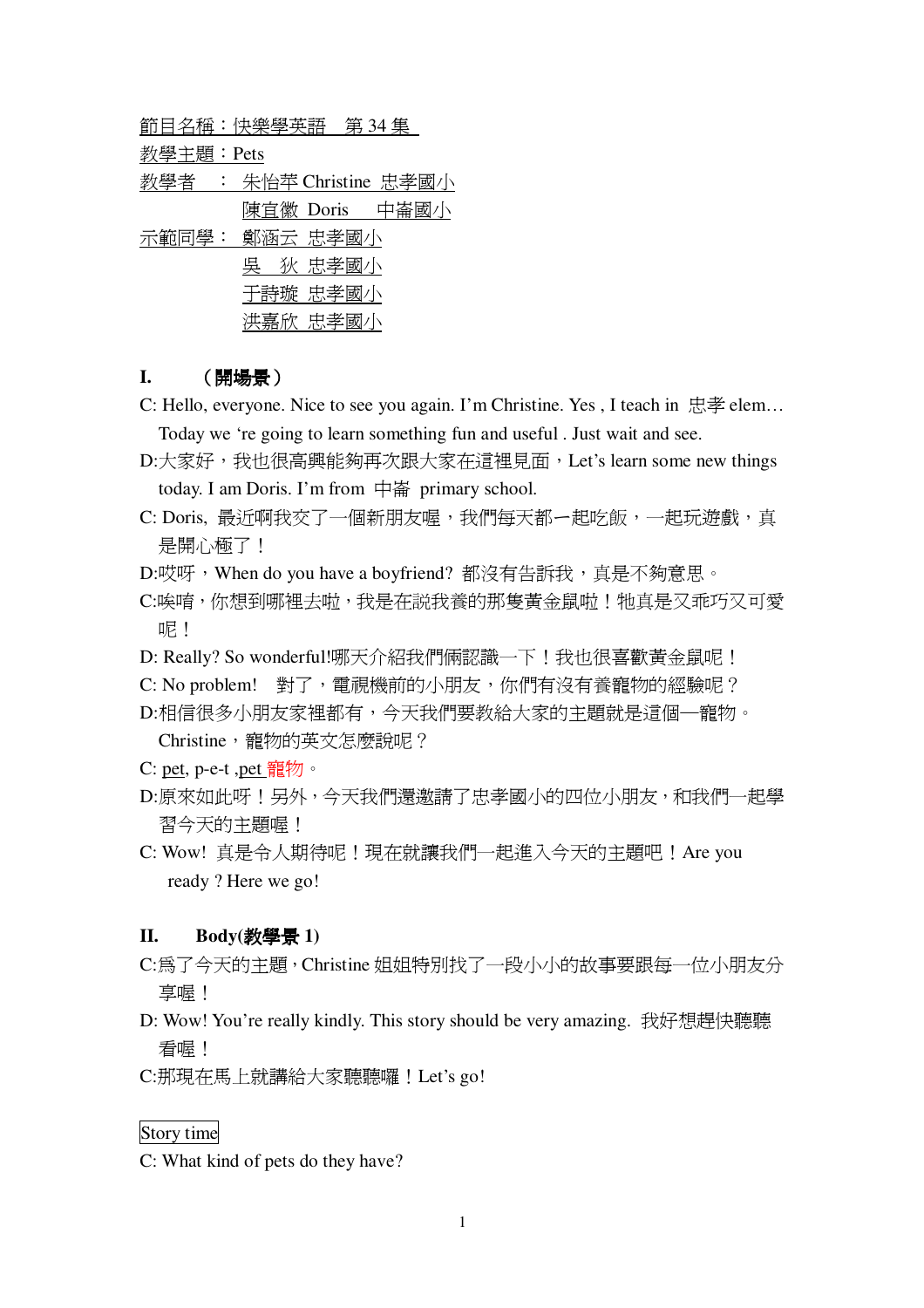- D: Denny has a dog jumping around him.
- C: Cathy has a cat with yellow fur.
- D: Freddy has a fish swimming all day long.
- C: Betty has a bird flying up and down.
- D: Terry has a turtle climbing on the stone.
- C: Gina has a guinea pig running in the wheel.
- D: Larry has a lizard with a long tail.
- C: Sandy has a spider. Wow! It 's scary .
- D: Chris has a chameleon with different colors.
- C: They all like their pets as like their dear friends.

#### **(**ඒᖂན **1)**

- C:這個故事中出現許多寵物,不曉得你們聽懂多少?現在就讓我和 Doris 姊姊為 小朋友仔細的講解。
- D:首先,我們先來複習剛剛所有聽到的寵物,還是一樣,一定要跟著 Doris 姊姊 練習,並且大聲的跟著念喔!dog 小狗,cat 小貓,fish 魚,bird 小鳥,turtle 烏龜, guinea pig 天竺鼠, 也就是小朋友常聽到的黃金鼠, lizard 蜥蜴, spider 蜘蛛, chameleon 變色龍。
- C:這幾種 pets 都是很常見的動物喔,不知道有沒有剛好提到你家裡養的寵物呢? 順道一提,我們說小狗的英文是 dog。 d-o-g 但是如果特別強調剛出生的小 狗,就要用 puppy \_p-u-p-p-p-y 同樣的,我們知道小貓的英文是 cat 。c-a-t , 那如果特別指剛出生的小貓咪,就要用 kitten k-i-t-t-e-n。
- D: 謝謝 Christine 姊姊的補充。接下來我們便一句一句的來講解,小朋友便可以 更加了解這個故事的內容囉!
- C:那我們首先從第一句開始, What kind of pets do they have?, 意思是說, 她們養 了什麼樣的寵物?如果你是問對方,當然就要改成 What kind of pets do you have? •
- D: Denny has a dog jumping around him. , Denny 有一隻狗, 這隻狗正在他身邊跳 來跳去呢!jump 就是跳的意思,around 圍繞的意思。小朋友,你們的狗是否 也常在你們身邊跳來跳去呢?
- C: Cathy has a cat with yellow fur. , Cathy 有一隻貓, 有黃色的毛。yellow, 黃色。 fur,毛,特別指的是動物的毛喔!
- D: Freddy has a fish swimming all day long. , Freddy 有一隻一天到晩游來游去的 魚。swim,游泳。all day long,整天。用這句話來形容魚,小朋友是不是也覺 得很貼切呢?
- C: Betty has a bird flying up and down. , Betty 有一隻上上下下飛來飛去的小鳥。  $fly \cdot \frac{1}{10}$  oup and down  $\cdot$   $\vdash$   $\vdash$   $\top$  $\top$  o
- D: Terry has a turtle climbing on the stone. , Terry 有一隻鳥龜, 他正爬在石頭上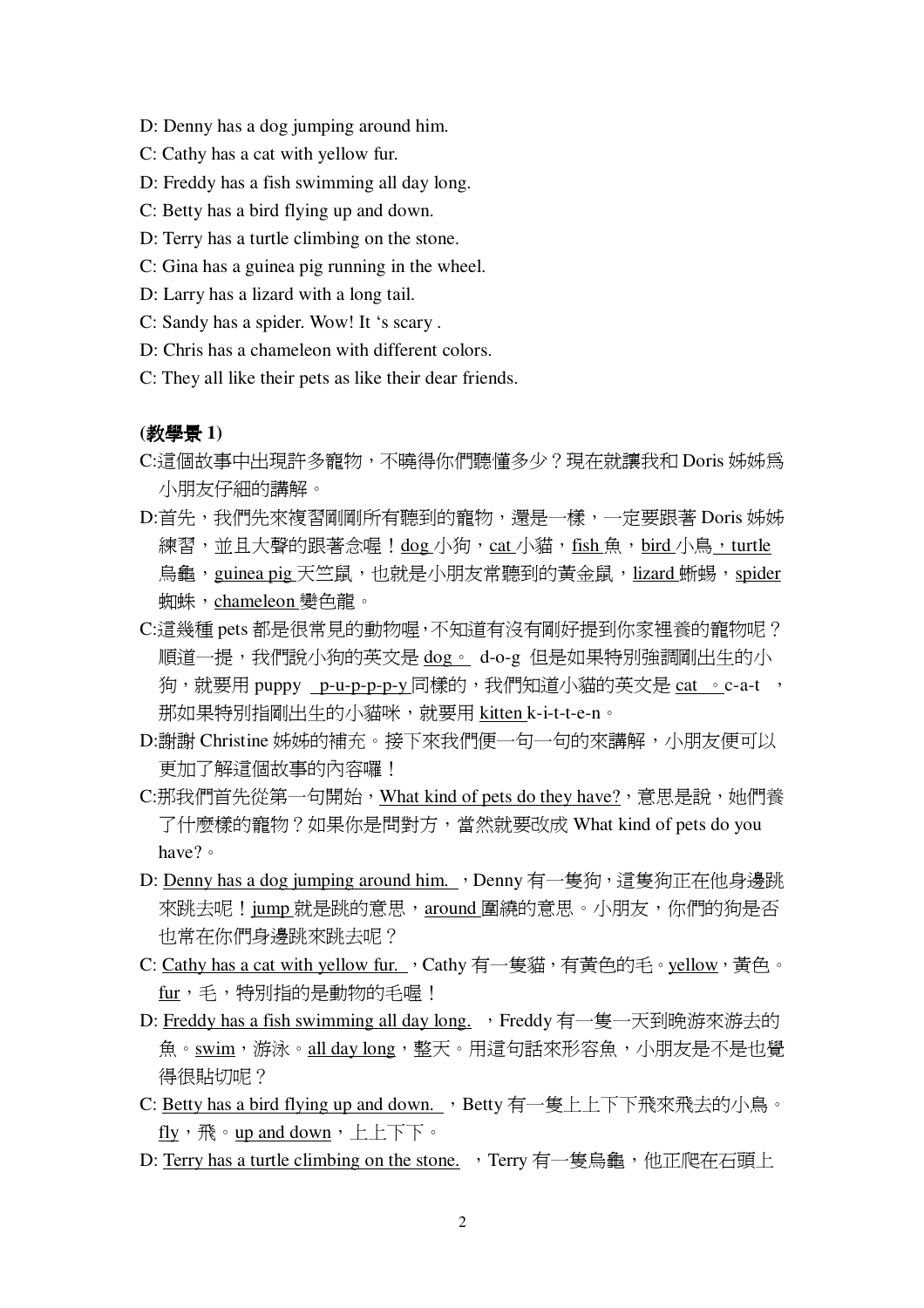呢! climb, 爬。stone, 石頭的意思。

- C: Gina has a guinea pig running in the wheel. , Gina 有一隻黃金鼠, 正在輪子裡 胞來跑去呢!run,這個字小朋友應該早就會了,跑的意思。wheel,輪子。這 句話 Christine 姊姊非常了解,因爲我的 guinea pig 也很喜歡在輪子裡跑來跑 去,有時我看得頭都暈了,牠卻好像怎樣也不會累呢!
- D: Larry has a lizard with a long tail. 入Larry 有一隻有著長長尾巴的蜥蜴。long、 長長的。tail,尾巴。Doris 姊姊覺得蜥蜴跑起來的時候非常的可愛,不知道小 朋友是不是也有同感呢?
- C: Sandy has a spider. Wow! It 's scary ..., Sandy 養了一隻蜘蛛,哇!真是可怕! scary,可怕的。好像比較少小朋友是養這種寵物的喔?
- D: Chris has a chameleon with different colors. , Chris 有一隻變色龍, 他有各式各 樣不同的顏色。different,不同的。變色龍是一種會隨著環境轉換顏色的動物, 所以才可以躲渦敵人的攻擊。
- C: They all like their pets as like their dear friends. , 這些小朋友都很喜歡他們的寵 物,就像對自己親愛的朋友一樣。
- D: That's right! 這樣才是一個對待寵物最負責任的態度。現在,就讓我們一起再 把這個故事念過一遍吧!

### **(**٦ᐾ࣋ԫڻ **story time)**

### **(**ඒᖂན **2)**

C:聽完了 story time 之後,我們要進行下面對話的單元了。

D:沒錯, Sophia and his father are talking about having pets in a pet store. C:到底在寵物店中 Sophia 和他的爸爸討論什麼 3?讓我們一起仔細聽聽看吧!

#### 對話 A(寵物店景 1)

S: Daddy, Look! These puppies are so cute. May I have one?

- F: It's too noisy.
- S: How about a rabbit? It's very tender and soft.
- F: It eats too much.

S: Then how about a kitten? It doesn't eat too much and keeps itself clean.

F: We'll talk it later.

(教學景 2)

 $D:$  首先我們知道這是在寵物店裡 Sophia 和她爸爸的對話,一開始說的 May I ………? 是很有禮貌的一種請求,意思是問人家我可不可以做什麼事。在對 話中,Sophia說 May I have one ? 是問爸爸說我可不可以養一隻小狗。How about……? 是提供選擇給對方,詢問對方的意見,意思是……如何呢。在對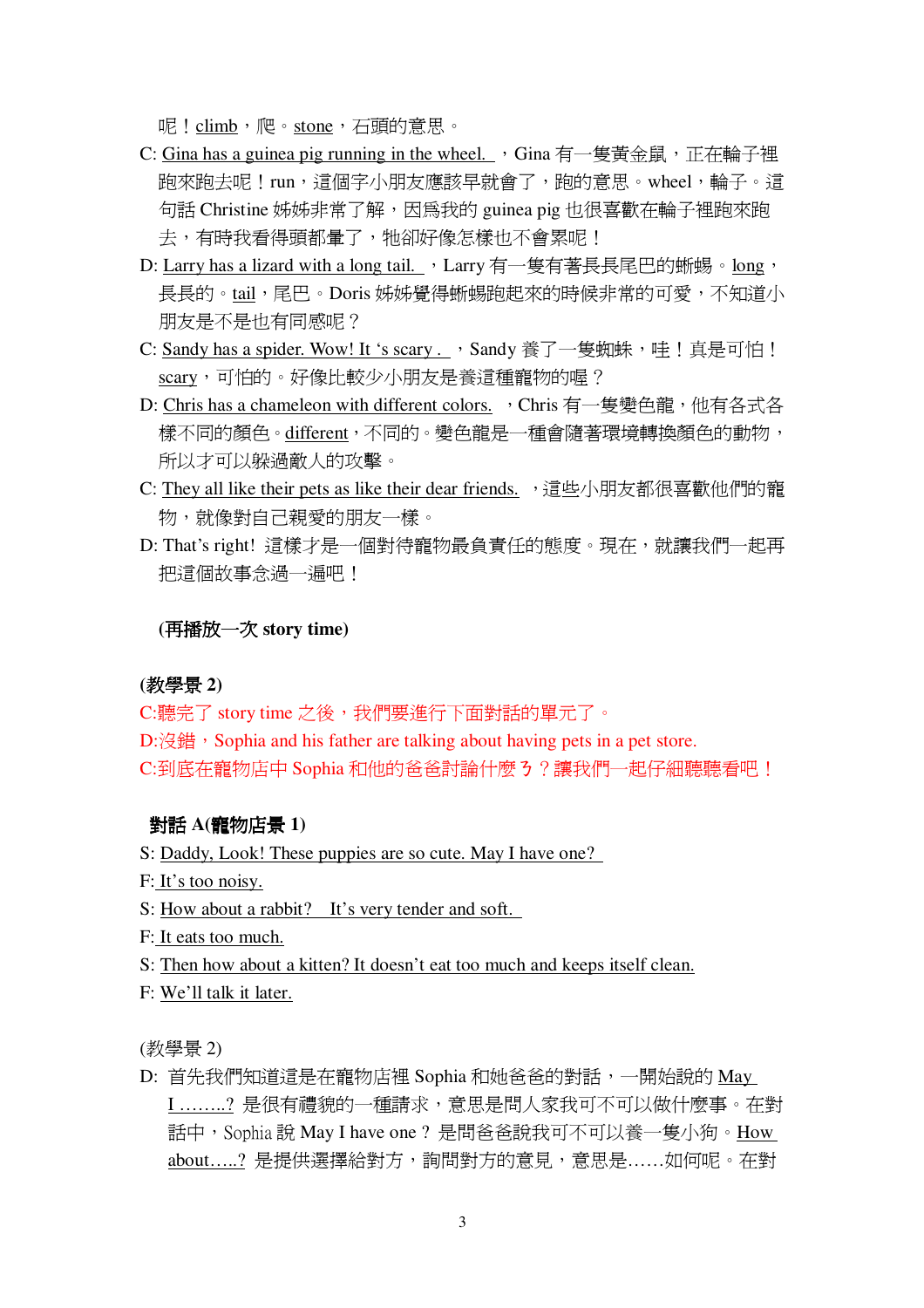話中, Sophia說 How about a rabbit? 是問爸爸養隻小白兔當寵物如何。We'll talk it later. 字面意思是等會兒再說, 因為需要考慮, 不能馬上回答。現在讓 我們再聽一次剛剛的對話!

## 對話 B(寵物店景 2)

- S: Oh, Daddy, when do we have our own pet?
- F: It really takes time and money to take care of a pet.
- S: Oh, Sweet Dad! I promise I'll feed them everyday and keep them as clean as I can.
- F: Besides good food and clean water, they need some exercise. And when they got sick, we should take them to the vet.
- S: Wow. Sounds not so easy.
- F: That's why there are so many stray dogs on the street. People should love their pets, not abandon them.

(教學景3)

C: 接下來的這段對話, 爸爸向 Sophia 解釋養寵物不是一件簡單的事。為什麼呢? 因為 It really takes time and money to take care of a pet. take care of.....就是照 顧的意思。When they got sick, we should take them to the vet. sick s-i-c-k 是生 病。動物生病了當然也要看醫生,不過牠們看的是 vet v-e-t 獸醫。最後爸爸 說 That's why there are so many stray dogs on the street, stray dog 是流浪狗, 就 是因為照顧寵物不是一件簡單的事,所以很多人嫌麻煩,就把寵物丟出來,難 怪街上常可見到流浪狗。People should love their pets, not abandon them. love 是愛 abandon 是潰棄。這兩句話是說人們應該愛他們的寵物,而不是潰棄牠 們。現在讓我們再複習一次剛才的對話B。

(教學景3)

D: 剛才的對話中有提到 stray dogs 流浪狗, 我們今天激請到兩隻流浪狗來到我 們的現場,用一首 chant 來談一談牠們曾經是主人的心肝寶貝,現在卻流落 街頭的心情。小朋友要仔細聽喔!

### Chant (音樂教室景)

## Chant of the stray dogs

I'm used to eat the chocolate cake, but now I eat a rotten egg.

I'm used to sleep on the bed, but now I sleep under a bench.

I'm used to play with my owner, but now I have got to live on my own.

I'm used to look clean and clear, but now I look dirty and ugly.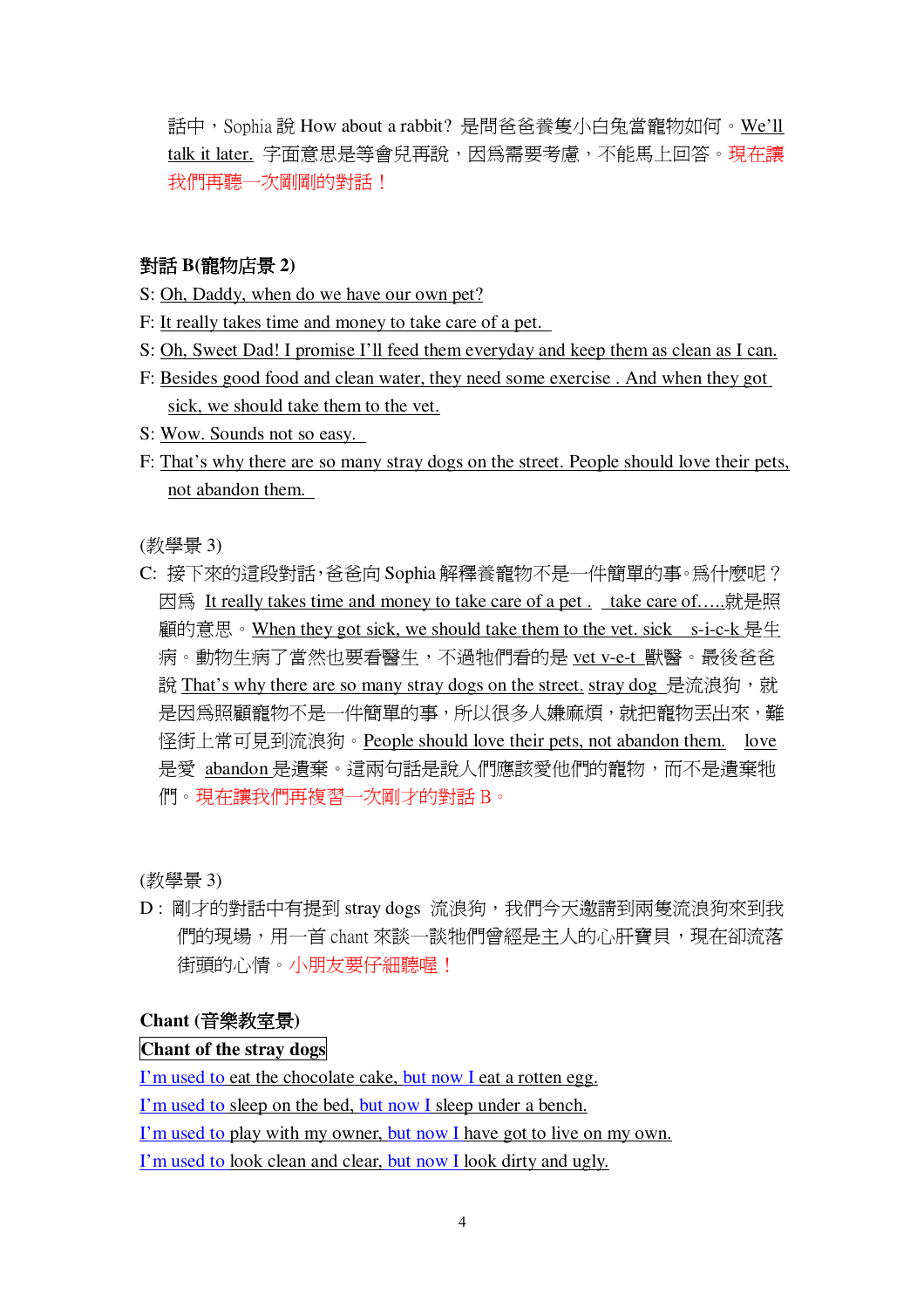We're used to be so happy and strong, but now we're so skinny and hungry all the time.

(教學景4)

- C: 剛才的 chant 中, 小朋友是否有聽出來哪一個句子一直重複出現 3 ? 你知道 牠們在說什麼嗎? Right, 這個 chant 的基本句型是 I'm used to ....but now I ... 就是我過去都是怎樣的一個情形...而現在則是另一種情形。
- D: 像是第一句 I'm used to eat the chocolate cake, but now I eat a rotten egg. 我本來都吃巧克力蛋糕的,但現在有時連發臭的雞蛋都不得不吃。chocolate cake 巧克力蛋糕, rotten egg 發臭的雞蛋。而第二句 I'm used to sleep on the bed, but now I sleep under a bench. 意思是我本來都睡床上的,現在卻只能睡在公 園的長凳下。benchb-e-n-c-h 長凳.。
- C: I'm used to play with my owner, but now I have got to live on my own, owner o-w-n-e-r 是主人的意思,過去的我和主人一起玩耍;now I have got to live on my own 這句是說而今我只能靠自己生活。on my own. 是靠自己的意思 I'm used to look clean and clear, but now I look dirty and ugly.是說過去的我看起 來乾乾淨淨,現在則是又髒又醜。clean and clear 乾乾淨淨 dirtyd-i-r-t-y 骯 髒, uglyu-g-l-y 醜陋。
- D: 所以最後說到 We're used to be so happy and strong, 我們過去是那樣幸福而且 身強力壯; but now we're so skinny and hungry all the time. 現在卻常常挨餓瘦得 只剩皮包骨。
- C:如果剛才你不太懂這首 Chant 的意思,聽完我們的解說,相信你已經了解囉, 現在再聽一次,希望你們可以跟著唸唸看! 【再播一次 Chant】
- C:最後我們來學一首好聽的歌,是關於一個農夫,他養了一隻名叫 Bingo 的狗, Are you ready? Listen carefully.

Bingo (唱游景)

The was a farmer had a dog, and Bingo was his name. O  $B-I-N-G-O$   $B-I-N-G-O$   $B-I-N-G-O$ 

And Bingo was his name. O

〈結尾景〉

D: Time flies by. 又到了說再見的時刻,今天的節目是不是很精采呢 We've learned so many about pets.例如有關寵物的單字 有 dog , cat , fish , bird , turtle , guinea pig, lizard 蜥蜴, spider, and chameleon。